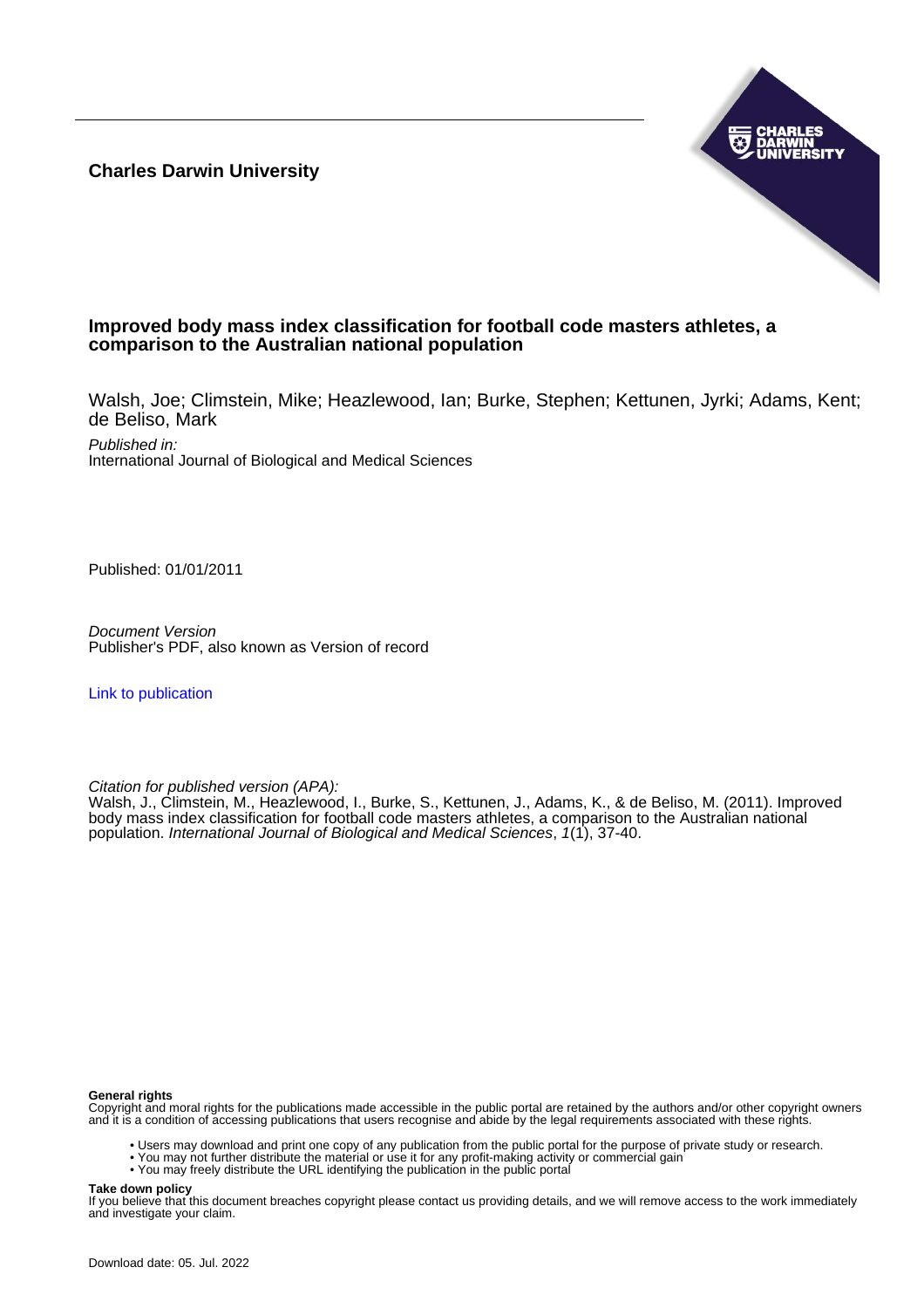# Improved Body Mass Index Classification for Football Code Masters Athletes, A Comparison to the Australian National Population

Joe Walsh, Mike Climstein, Ian Timothy Heazlewood, Stephen Burke, Jyrki Kettunen, Kent Adams, and Mark DeBeliso

*Abstract***—**Thousands of masters athletes participate quadrennially in the World Masters Games (WMG), yet this cohort of athletes remains proportionately under-investigated. Due to a growing global obesity pandemic in context of benefits of physical activity across the lifespan, the prevalence of obesity in this unique population was of particular interest. Data gathered on a sub-sample of 535 football code athletes, aged 31-72 yrs  $(\bar{x}=47.4, s = \pm 7.1)$ , competing at the Sydney World Masters Games (2009) demonstrated a significantly  $(p<0.001)$ , reduced classification of obesity using Body Mass Index (BMI) when compared to data on the Australian national population. This evidence of improved classification in one index of health (BMI<30) implies there are either improved levels of this index of health due to adherence to sport or possibly the reduced BMI is advantageous and contributes to this cohort adhering (or being attracted) to masters sport. Given the worldwide focus on the obesity epidemic and the need for a multi-faceted solution to this problem, demonstration of these middle to older aged adults having improved BMI over the general population is of particular interest.

*Keywords***—**BMI, masters athlete, rugby union, soccer, touch football

## I. INTRODUCTION

ASTERS games athletes have either pursued a physically **M** ASTERS games athletes have either pursued a physically active lifestyle for an extended period of time or have initiated exercise/sport in later life. In 2009, the Sydney World Masters Games (WMG) attracted 28,089 competitors who represented 95 countries competing in 28 sports[1]. This makes the WMG the largest international sporting competition in terms of participant numbers. This unique cohort of middle

Joe Walsh (corresponding author) and Stephen Burke are with the School of Exercise Science, Australian Catholic University, 25A Barker Road, Strathfield, Sydney, NSW, 2016, Australia (e-mails: joe.walsh@acu.edu.au, stephen.burke@acu.edu.au).

Mike Climstein is with the Faculty of Health Sciences and Medicine, Bond University, Gold Coast, Qld 4229, Australia. (email: mike\_climstein@bond.edu.au).

Ian Timothy Heazlewood is with the School of Environmental and Life Sciences, Faculty Education, Health and Science, Charles Darwin University, Precinct Yellow Building 2, Charles Darwin University, NT 0909, Australia (e-mail: ian.heazlewood@cdu.edu.au).

Jyrki Kettunen is with Arcada University of Applied Sciences, Jan-Magnus Janssonin aukio 1, FI-00550, Helsinki, Finland (e-mail: jyrki.kettunen@orton.fi).

Kent Adams is with California State University Monterey Bay, Kinesiology Department, 100 Campus Center, Seaside, CA., 93955, USA (email: kadams@csumb.edu).

Mark DeBeliso is with the Department of Physical Education and Human Performance, Southern Utah University, 351 West University Blvd, Cedar City, Utah, USA (e-mail: markdebeliso@suu.edu).

to older-aged adults remains under investigated with regards to the prevalence of diverse chronic disorders and associated physiological measures of health. There is growing evidence that regular exercise at older ages is beneficial for improved health and decreased prevalence of various diseases and disorders[2-4]. The genetic mechanisms that cause the aging process remain uncertain[5], however its existence and the declines associated with ageing are well established. In fact masters athletes may display an age related increase to the range of pathologies present in this population as well as physiological changes due to the aging process[3,6,7]. Due to these changes, there are possibilities of reduced physical activity levels, reduced metabolism and thus altered BMI[8] compared to younger, active populations.

The number of overweight and obese individuals has reached pandemic proportions globally. Excess body weight as assessed via BMI has been shown to be associated with increased risk of conditions such diabetes, cardiovascular disease, high blood pressure and high cholesterol, as well as certain cancers[9]. The World Health Organization's (WHO) global projections[10] indicate that in 2008 1.5 billion adults over the age of 20 were overweight, with 200 million of these men and 300million of these women being classified as BMI≥30 (obese, in line with guidelines of WHO[9] and National Health and Medical Research Council BMI cutoff category guidelines[11]). By 2015 WHO estimated 2.3 billion adults will be overweight with more than 700 million of these being classified as obese. High levels of obesity is particularly problematic in Australian, where high body mass has been shown to be responsible for 7.5% (males 53%, females 47%) of the total disease and injury using data from 2003[12]. This study by the Australian Institute of Health and Welfare analyzed BMI using a continuous scale and used Australian demographical data in order to calculate the high impact of high BMI on disease and injury in Australia. The study indicated that almost 40% of this additional effect on the health of the Australian population was composed of incidence of type 2 diabetes (males 54%, females 46%), 34% ischaemic heart disease (males 64%, females 36%), 11% stroke (males 50%, females 50%), 5% colorectal cancer (males 54%, females 46%) and 4% breast cancer (females 100%). It was found that type 2 diabetes and ischaemic heart disease dominated as primary health implications from high BMI, across all age ranges, though the impact on health from increased BMI was found to substantially increase as age increased. In fact half of the health burden from high BMI resulted in mortality. The influence of a high BMI on the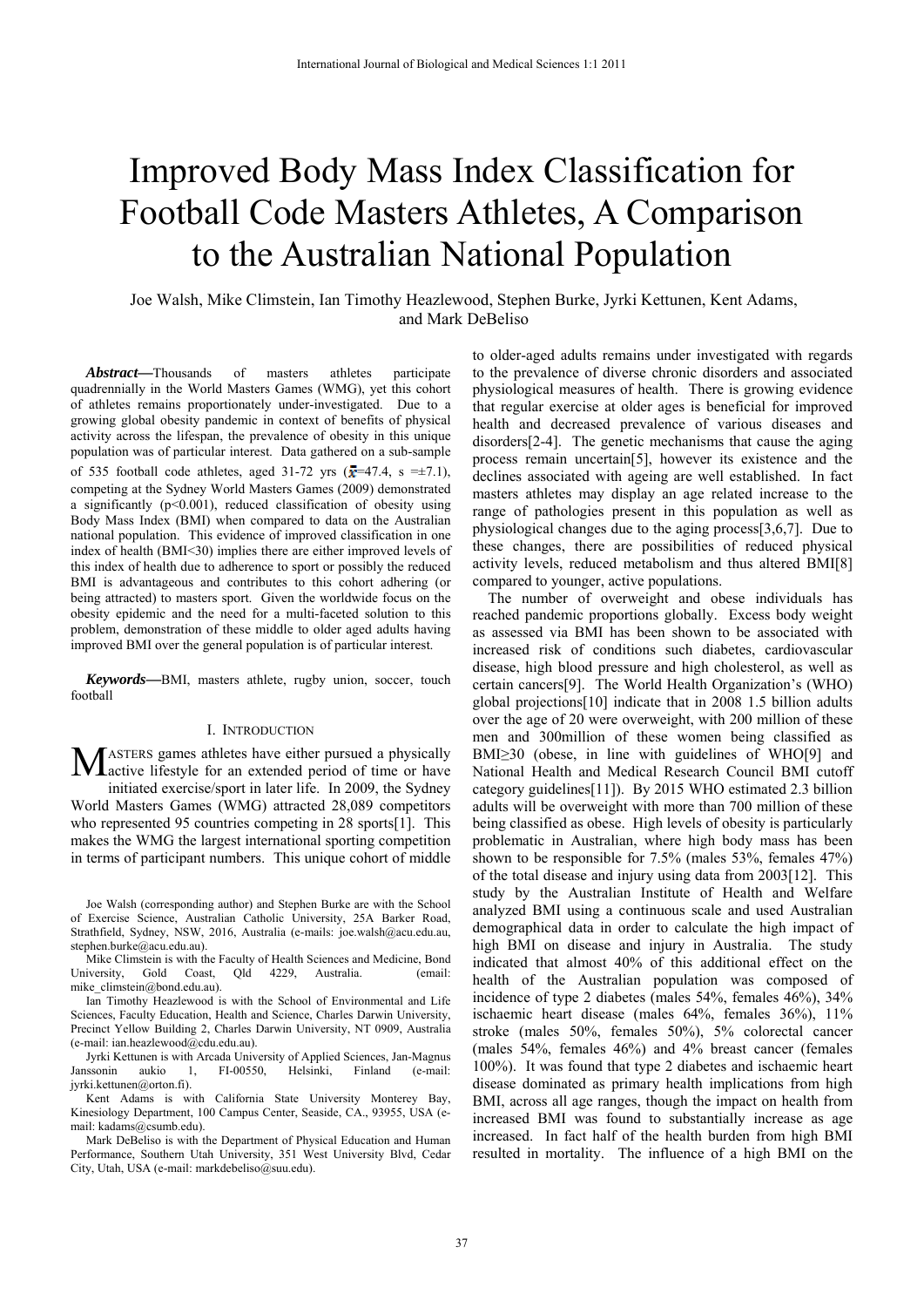health of males was found to be greater than females for Australians and this was connected to the higher incidence of type 2 diabetes in the male population.

Obesity has been found to be only second to smoking as the major cause of preventable death in Australia and the total deaths attributable to excess weight in Australia is rising, with an estimated figure of 9,500 in 2003[12]. With inclusion of the economic costs of lost productivity, it was estimated that obesity resulted in a financial cost of \$21 billion to the Australian government and society in 2005[13]. The effective management of the Australian obesity epidemic therefore becomes not only a health, but also an economic priority for the Australian population. A consideration, which must apply similarly for many developed and developing countries alike when considered on the global scale.

BMI is calculated by dividing an individual's mass (in kilograms) by their height (in metres) squared[8]. BMI thus provides a value, which is indicative of whether an individual's mass is in proportion to his or her height. While it does not accurately represent the proportion of an individual's body that is fat mass, in clinical practice and epidemiology, BMI is one of the most extensively used methods for assessment of body composition as well as estimation of the levels of body fat. However whilst this may be a common usage, this is not strictly an accurate interpretation of BMI. The ratio of whether an individual's mass is in proportion to height could potentially correlate with high levels of body fat, however strictly speaking they are measurements of different constructs.

On a population level, with a large subject size, BMI is a valuable tool for assessing body mass. On an individual level and for certain specific populations, inaccuracies arise with correlating BMI with anthropometric body composition and thus health implications of relatively high fat mass. An example would be individuals with high muscle mass. BMI does not differentiate between lean muscle mass and fat mass. Population based predictions rely on an underlying correlation between total body mass and percentage body fat. For individuals with high muscle mass, the BMI score gives a higher value due to the large amount of comparatively dense lean muscle mass. This high BMI score would not necessarily be indicative of the same health implications, which would be more likely to be present if this score was represented in a non-muscular population, where this additional mass contained a higher portion of fat mass. Thus particularly for athletic populations, as very muscular individuals will have a high BMI score, BMI is not always applicable to estimating other related, but different indices, such as body composition, including body fat. The propensity for increased fat mass with increased body mass is an integral component of the use of BMI for predication of health based outcomes. Despite some limitations in the use of BMI as an index for athletic populations[14] and inaccuracies in self-reported heights and body masses used to calculate BMI[15][16], this study investigated the BMI of Australians competing in football codes (soccer, rugby union, and touch football) at the Sydney WMG. The aim of this study was to analyse BMI for Australian masters football code athletes in conjunction with a comparative Australian population in order to gain a greater understanding of the nexus between indices of health, physical

activity and ageing. Determining whether there were differences between football code athletes and comparative populations and their magnitude was an important step in formulating a best practice model for optimal health for the aging individual. This problem is particularly relevant for the Australian population given that based on self reported data the percentage of overweight or obese Australians has been progressively increasing. In 2001, over 50% of Australians were classified by the Australian Bureau of Statistics[15] (ABS) as overweight or obese, whilst these figures continue to increase, with 54% in 2004-2005 and 56% in 2007-2008[15] of Australians from all states and territories (n=20,800)). Self reported data collected as part of the ABS survey implied 63% of Australian males were overweight or obese, whilst this number was 48% for females[15]. Issues with reliability with regard to self reported data, were highlighted as actual measurements done by the ABS, which revealed these figures were as high as 68% for males and 48% for females[15]. The BMI figure calculated from the self reported data being marginally lower for males than the actual measurements. The highest rate of overweight and obese ABS participants was in the 65-74 years age range.

It has been stated that the there are many factors behind the obesity pandemic and thus to find an optimal solution it is necessary to investigate a multitude of different aspects of obesity in different elements of society in order to develop a comprehensive multi-faceted method to tackle this pandemic[17]. It may be possible to glean additional insight into the scope of and nature of the solutions for the BMI pandemic by consideration of special populations such as those that have adhered to exercise across the lifespan, as in the case of the masters athlete.

The three sports investigated are all played internationally, however touch football has its greatest representation of participants in Australasia, where it is a major amateur sport[18]. The physiological demands of the three football codes all differ, as do the typical anthropometric proportions of the athletes that participate in them. There is a greater benefit from an athlete having increased absolute, as opposed to relative strength in rugby union, as well as an advantage from having increased momentum in contact situations, when considered in comparison to the other two sports. The potential benefits of a lower centre of gravity and increased muscularity in rugby union, may be considerably greater than in either touch football or soccer, both of which have reduced emphasis on the force required in contact between players. These factors may result in a higher BMI in rugby union than the other two sports investigated. A higher BMI, which may be an effect of increased lean muscle mass, as opposed to a high body fat percentage.

While the precise physiological demands of the three sports are different, all three involve regular physical activity by the participants. The hypothesis of this study was that due to a lifetime of physical activity, the BMI of football code athletes at the Sydney WMG was such that a lower percentage would be classified as obese (BMI≥30[19]) than a comparative general population taken from Australia. Despite the propensity for an increase in muscle mass from adherence to sport, it was still believed that despite this mitigating factor,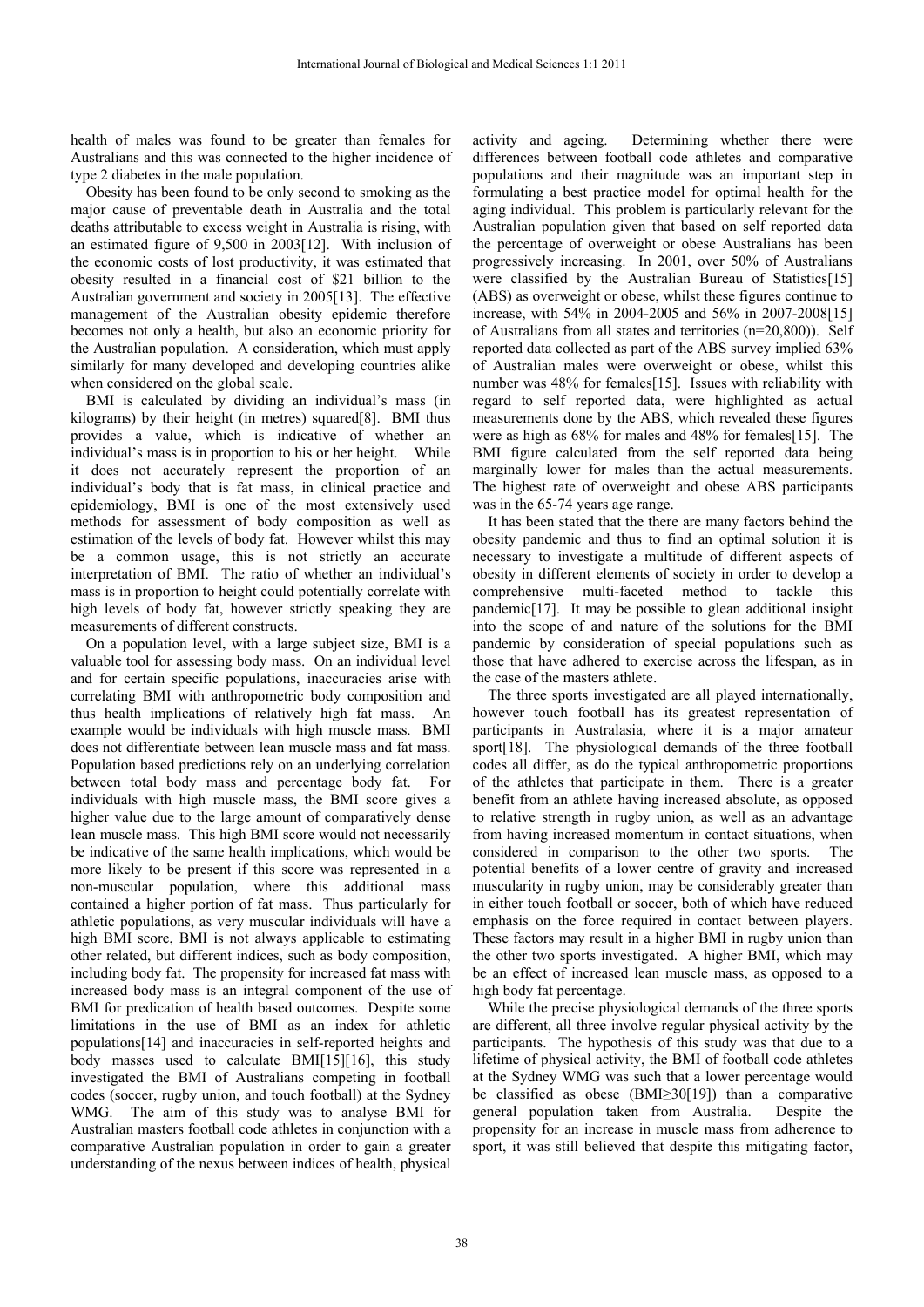the BMI of the masters games athletes would be significantly lower than the comparative general Australian population.

# II. METHODS

An online survey created using Limesurvey<sup>tm</sup> was utilized to investigate participants demographics. Electronic invitations were sent to masters games athletes who provided a valid email address. Data collection included demographic data for participants such as height, body mass and age. BMI was derived from this self-reported data via calculation using the participants' heights and body masses.

#### III. RESULTS

The Sydney WMG featured 28,089 competitors representing 95 countries and competing in competing in 28 sports. Of the athletes representing Australia and competing in one of the three football codes, (which this paper is restricted to) a total of 535 masters athletes completed the online survey tool. Of the respondents of this sub-sample, 362 (67.7%) indicated that they were registered for soccer, 61  $(11.4\%)$  for rugby union and 114  $(21.3\%)$  for touch football. Two of the soccer masters athletes also competed in touch football. 344 (64%) of the participants were male, whilst 191 (36%) were female. The ages ranged from 31 to 72 years ( $\bar{x}$ )  $=47.4$ ,  $s = \pm 7.1$ ).

50 (14.5%) males and 13 (7.3%) females had a BMI≥30, indicating that BMI was a health risk factor for 11.8% of the sample. This compares favorably with general population data for Australia, the ABS National Health Survey[15] revealed 25% of persons over 18 years had a BMI≥30. This difference was found to be significant at ( $\chi^2$  = 36.9, p<0.001).

For the football athletes only one male (0.2% of males) and two females (1.0% of females), namely 0.6% of the database were underweight, which also compares favorably to the ABS Survey data for which 2% of participants were underweight. This difference was found to be significant ( $\chi^2$  = 5.5, p<0.05).

Excluding those three athletes who competed in multiple football codes and examining the data by the different codes of football reveals the breakdown of athletes with BMI as a health risk, which results in soccer athletes as comprising 60.2% of obese athletes, rugby 27.3% and touch football 8.7%. Due to the differing sizes of each of these subpopulations it is necessary to analyze these figures according to expected values given the number of experimental participants per sport. A Pearson's Chi Square Test revealed the number of athletes with BMI as a health risk factor is significantly higher ( $\chi^2 = 37.5$ , p<0.001) for rugby than for either soccer or touch football, however while the prevalence of obesity was lower for touch football than soccer, it was not significantly lower.

Given that male athletes demonstrated a higher prevalence of obesity as measured by BMI, in conjunction with the fact that rugby union participants were mostly male raises the prospect that there may be causation by gender or the high BMI for rugby athletes has caused this apparent gender difference. Therefore testing this possibility it is necessary to adjust for gender. Examining the data using only male athletes indicates that rugby athletes still demonstrate a

significantly higher ( $\chi^2 = 26.0$ , p<0.001) number of obese individuals (34.3% of rugby athletes surveyed) (via BMI classification) than for soccer (9.2% of those surveyed) and touch (15.8% of those surveyed).



Fig. 1 Population pyramid of football code participants via age and gender

# IV. DISCUSSION

Due to the large number of respondents, particularly when consideration is made of the fact that this report deals with only one country from a total of 95 competing and only 3 sports from the 28 played, 535 respondents can be considered as a representative sample of Australians competing in football codes at the Sydney WMG. Using this data on masters football code athletes, there is the potential to promote this form of physical activity across the lifespan for this unique cohort as having many positive outcomes in terms of health related fitness, general motor fitness, injury reduction, sport specific fitness and mental health. Our results identified that BMI lies significantly more in the range considered as normal for Sydney WMG athletes than for a large comparative population of open age Australians. This shows significantly improved health in terms of one health risk factor for masters athletes compared to open age Australians.

Based on comparative analysis of the associational data between football codes, provisionally it would be recommended to compete in soccer or touch football in preference to rugby union in order to reduce prevalence of BMI classification as a cardiovascular health risk due to obesity. However there are many other factors of importance to health including psychological health and injury data that need to be compared for the different codes prior to a recommendation of preferential participation for optimizing global health across all parameters. In addition to this, as mentioned previously, there are limits to the accuracy of BMI based data for athletic populations and this may nullify this form of comparison between codes given the differing physiological demands of the three sports. As discussed there may be potential advantages for example, from having a lower centre of gravity and increased body mass in a contact sport such as rugby. This may influence the utility of comparing BMI as a health indicator between rugby union, touch football